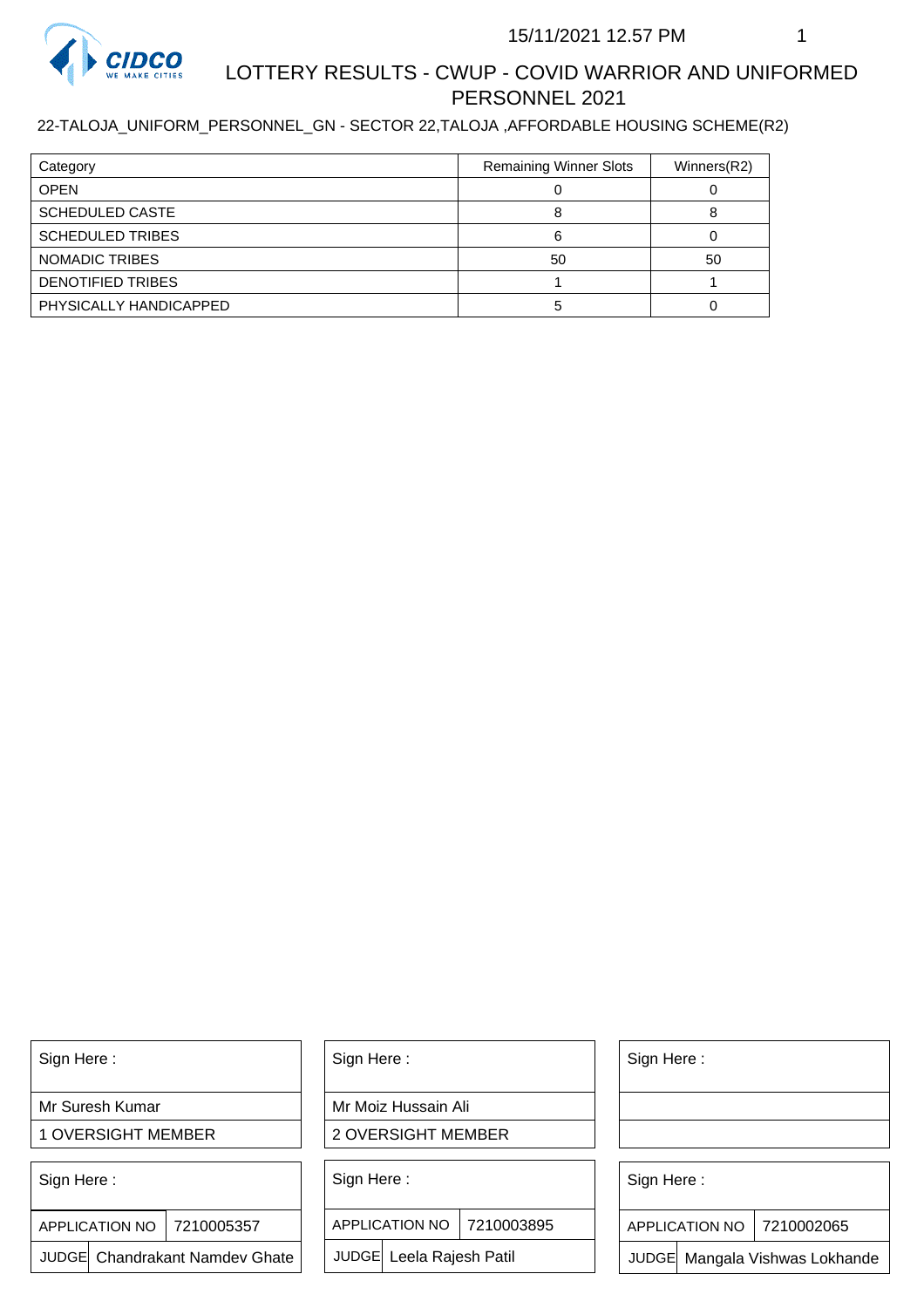

Winner List

 LOTTERY RESULTS - CWUP - COVID WARRIOR AND UNIFORMED PERSONNEL 2021

#### Scheme: 22-TALOJA\_UNIFORM\_PERSONNEL\_GN -SECTOR 22,TALOJA ,AFFORDABLE HOUSING SCHEME

Category - SC - SCHEDULED CASTE

| Priority No    | Application<br>Number | <b>Applicant Name</b>                                   | Flat*<br>Bd, Wg, Fl, Ft (Rnd) |
|----------------|-----------------------|---------------------------------------------------------|-------------------------------|
| 1              | 7210000653            | Mr Amol Gautam Baile                                    | $L09, -7, 3(R2)$              |
| $\overline{c}$ | 7210001489            | Mr Ganpat Manka Kamble                                  | $ $ L05, -, 7, 3(R2)          |
| 3              | 7210002501            | Mr Avinash Parshuram $\vert$ L05, -, 12, 6(R2)<br>Kadam |                               |
| 4              | 7210006615            | Mrs Sudesha Sayaji $\vert$ L10, -, 12, 5(R2)<br>Phanase |                               |
| 5              | 7210004615            | Mr Pritosh Nana Lad                                     | L09, $-$ , 6, 6(R2)           |
| 6              | 7210006628            | Mrs Shilpa Rajesh Rasal                                 | ∣L09, -, 14, 1(R2)            |
| 7              | 7210003505            | Mrs Aditi Atish Jadhav                                  | $L06, -, 4, 4(R2)$            |
| 8              | 7210006206            | Ms Supriya<br>Janardan <br>Dhumale                      | $L08, -, 5, 5(R2)$            |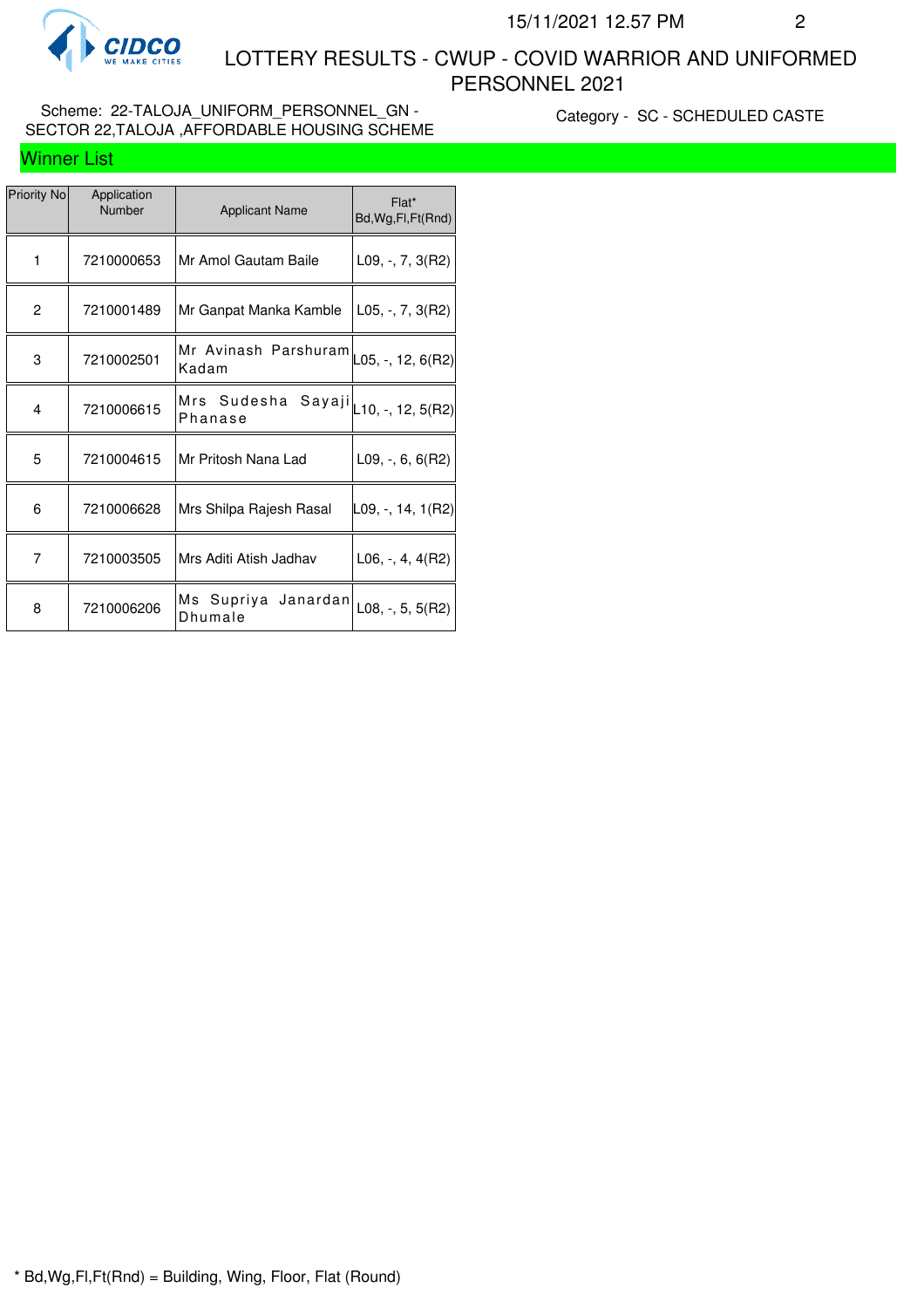

Winner List

 LOTTERY RESULTS - CWUP - COVID WARRIOR AND UNIFORMED PERSONNEL 2021

#### Scheme: 22-TALOJA\_UNIFORM\_PERSONNEL\_GN -SECTOR 22,TALOJA ,AFFORDABLE HOUSING SCHEME

Category - NT - NOMADIC TRIBES

| Priority No    | Application<br>Number |                                                                          | Flat*                     | Priority No | Application<br>Number |                                                         | Flat*                    |
|----------------|-----------------------|--------------------------------------------------------------------------|---------------------------|-------------|-----------------------|---------------------------------------------------------|--------------------------|
|                |                       | <b>Applicant Name</b>                                                    | Bd, Wg, Fl, Ft (Rnd)      |             |                       | <b>Applicant Name</b>                                   | Bd, Wg, Fl, Ft (Rnd)     |
| 1              | 7210004608            | Mrs Vijaya Dnyaneshwar<br>Pingat                                         | $L07, -7, 6(R2)$          | 21          | 7210009468            | Mr Raju Sampatrao Funde                                 | L07, $-$ , $9$ , $3(R2)$ |
| $\overline{2}$ | 7210004487            | Mr Shivaji Vithalrao $\vert_{\text{L08},\text{-, 14, 2(R2)}}$<br>Khedkar |                           | 22          | 7210002247            | Mr Amol Baban Gavali                                    | $L05, -, 6, 3(R2)$       |
| 3              | 7210009188            | Mr Yashwant Jagannath $\vert$ L08, -, 12, 6(R2)<br>Kolse                 |                           | 23          | 7210009154            | Mr Sandip Bajrang Mohite                                | $L09, -, 8, 6(R2)$       |
| 4              | 7210003216            | Mr Urjit Ramesh Barve                                                    | $L06, -, 8, 6(R2)$        | 24          | 7210004498            | Ms Pooja Rajendra Kedar                                 | L06, -, 11, 5(R2)        |
| 5              | 7210004496            | Mr Suresh Shankar<br>Gadhave                                             | $L08, -2, 2(R2)$          | 25          | 7210005733            | Mrs Priyanka Baban<br>Sonwane                           | L06, -, 9, $2(R2)$       |
| 6              | 7210009164            | Dnyaneshwal<br>Мr<br>Radhakishan Khemnar                                 | L08, -, 1, 2(R2)          | 26          | 7210004916            | Mr Nilesh Pralhad Vairalkar   L06, -, 5, 2(R2)          |                          |
| 7              | 7210005006            | Mrs Priti Madhav Mane                                                    | $L05, -3, 4(R2)$          | 27          | 7210009070            | Mr Nilesh Pralhad Vairalkar   L06, -, 7, 1(R2)          |                          |
| 8              | 7210006214            | Mr Goraksh Uttamrao<br>Ware                                              | $L07, -, 6, 4(R2)$        | 28          | 7210006923            | Mr Ravindra Gangaram<br>Chile                           | L09, -, 6, $4(R2)$       |
| 9              | 7210009152            | Mr Dinesh Baba Gawade                                                    | $L10, -3, 6(R2)$          | 29          | 7210002244            | Mr Raju Sampatrao Funde                                 | $LO7, -, 2, 6(R2)$       |
| 10             | 7210003947            | Mrs Ketaki Anil Avhad                                                    | L07, -, 11, 6(R2)         | 30          | 7210001295            | Mr Ananda Parasu Naik                                   | $L06, -, 9, 3(R2)$       |
| 11             | 7210007464            | Mr Ankush Baburao Dhebe L05, -, 10, 5(R2)                                |                           | 31          | 7210008649            | Mr Bajirao<br>Ramling<br><b>Bansode</b>                 | $L10, -, 5, 3(R2)$       |
| 12             | 7210008444            | Mr Maruti Chendiram<br>Pandit                                            | $L07, -3, 1(R2)$          | 32          | 7210000368            | Mr Kumar Mhalu Thengil                                  | $L07, -, 6, 3(R2)$       |
| 13             | 7210002202            | Mr Ramkisan Shrimant<br>Doifode                                          | L09, -, 5, 4(R2)          | 33          | 7210002583            | Mr Sunil Narayan Darge                                  | $L$ 10, -, 13, 5(R2)     |
| 14             | 7210008344            | Mr Dhananjay Akaram Patil L08, -, 11, 2(R2)                              |                           | 34          | 7210004543            | Mr Sandeep Rangnath $\vert$ L07, -, 11, 3(R2)<br>Sangle |                          |
| 15             | 7210004099            | Mr Prakash Pandurang<br>Mahadik                                          | $L06, -, 8, 4(R2)$        | 35          | 7210003252            | Mr Swapnil Vithalrao<br>Latpate                         | L08, -, 2, $6(R2)$       |
| 16             | 7210001926            | Mr Rohan Pankaj Nangare                                                  | $\vert$ L08, -, 10, 5(R2) | 36          | 7210006567            | Ms Rachana Shyamrao<br>Pawar                            | L07, $-$ , 2, 4(R2)      |
| 17             | 7210001818            | Mr Chilaba Gyanaba Kale                                                  | $L06, -2, 4(R2)$          | 37          | 7210004127            | Ms Swapnali Chhagan $\vert$ L09, -, 10, 4(R2)<br>Dube   |                          |
| 18             | 7210008555            | Mr Baban Kisan Mane                                                      | L08, -, 12, 2(R2)         | 38          | 7210000562            | Mr Kishor Rajaram Kharat                                | $L09, -11, 2(R2)$        |
| 19             | 7210004735            | Mr Vilas Bira Madane                                                     | L06, -, 10, 2(R2)         | 39          | 7210002351            | Ms Vijaya Janardan Shinde L09, -, 11, 4(R2)             |                          |
| 20             | 7210005532            | Mr Vithal Maroti Rathod                                                  | L08, -, 3, 4(R2)          | 40          | 7210003540            | Mr Madhav Baburao Kedar L09, -, 14, 5(R2)               |                          |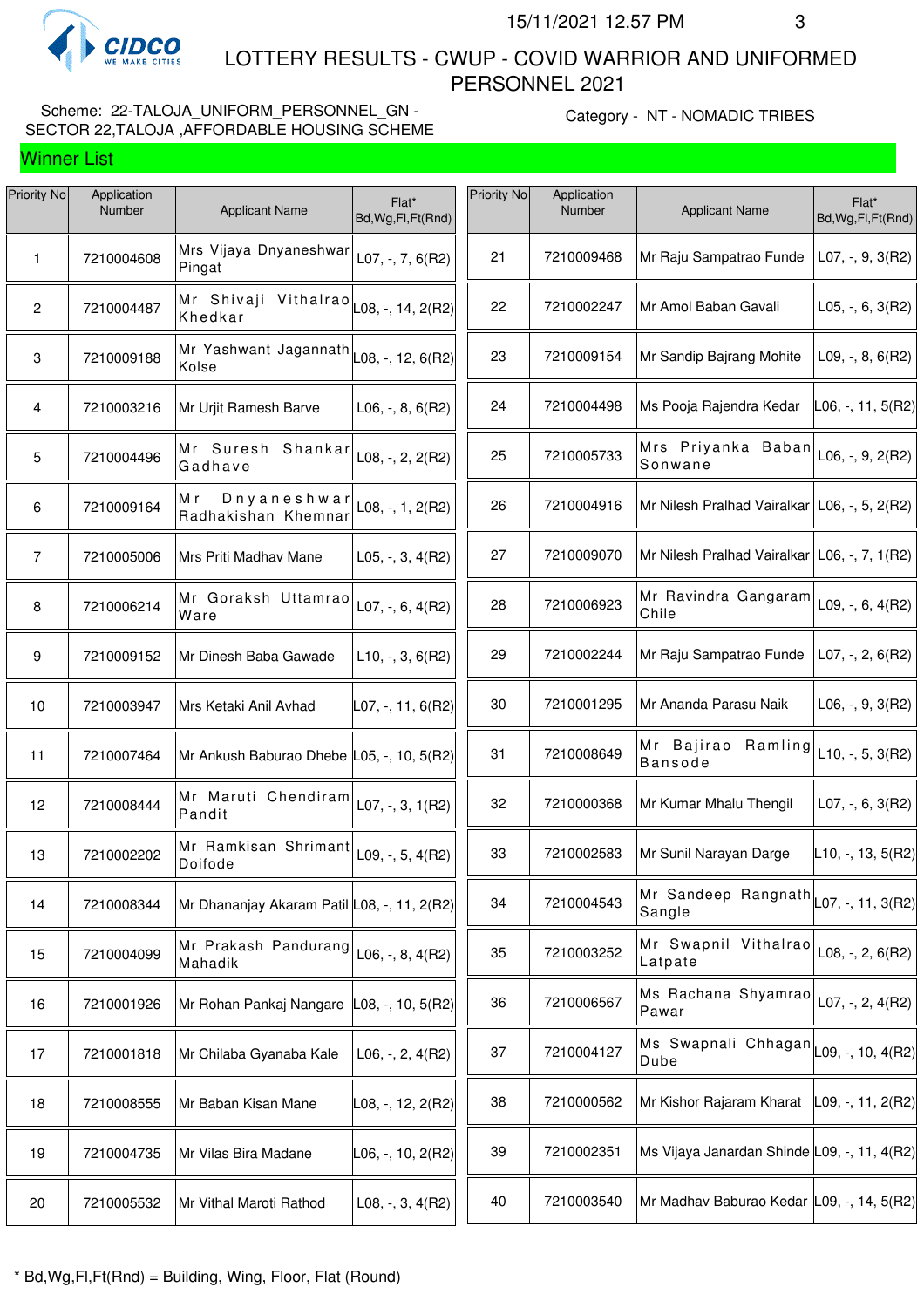

Winner List

 LOTTERY RESULTS - CWUP - COVID WARRIOR AND UNIFORMED PERSONNEL 2021

### Scheme: 22-TALOJA\_UNIFORM\_PERSONNEL\_GN -SECTOR 22,TALOJA ,AFFORDABLE HOUSING SCHEME

Category - NT - NOMADIC TRIBES

| Priority No | Application<br>Number | <b>Applicant Name</b>                  | Flat*<br>Bd, Wg, Fl, Ft (Rnd) |
|-------------|-----------------------|----------------------------------------|-------------------------------|
| 41          | 7210009107            | Ms Mayuri Dadasaheb<br>Jankar          | $L10, -5, 6(R2)$              |
| 42          | 7210007759            | Mr Navnath Keru Kare                   | $L09, -, 4, 1(R2)$            |
| 43          | 7210007310            | Mr Dattatraya<br>Dharma<br>Dharmashale | $L10, -1, 2(R2)$              |
| 44          | 7210005134            | Mr Shrikant Atmaram<br>Wagawad         | L07, $-$ , 7, 3(R2)           |
| 45          | 7210001096            | Ms Monika Balu Dhaigude                | $ $ L07, -, 14, 3(R2)         |
| 46          | 7210008390            | Ms Pooja Ramesh Ghuge                  | L09, -, 11, 5(R2)             |
| 47          | 7210005514            | Mr Popat Narayan Wakshe                | L06, -, 2, 2(R2)              |
| 48          | 7210006176            | Mrs Jyoti Vikas Andhale                | $L06, -, 5, 6(R2)$            |
| 49          | 7210004567            | Mr Umesh<br>Gajanan<br>Kawalkar        | $L09, -, 6, 2(R2)$            |
| 50          | 7210004431            | Mr Tushar Prakash Kharat               | $ L08, -, 13, 5(R2) $         |